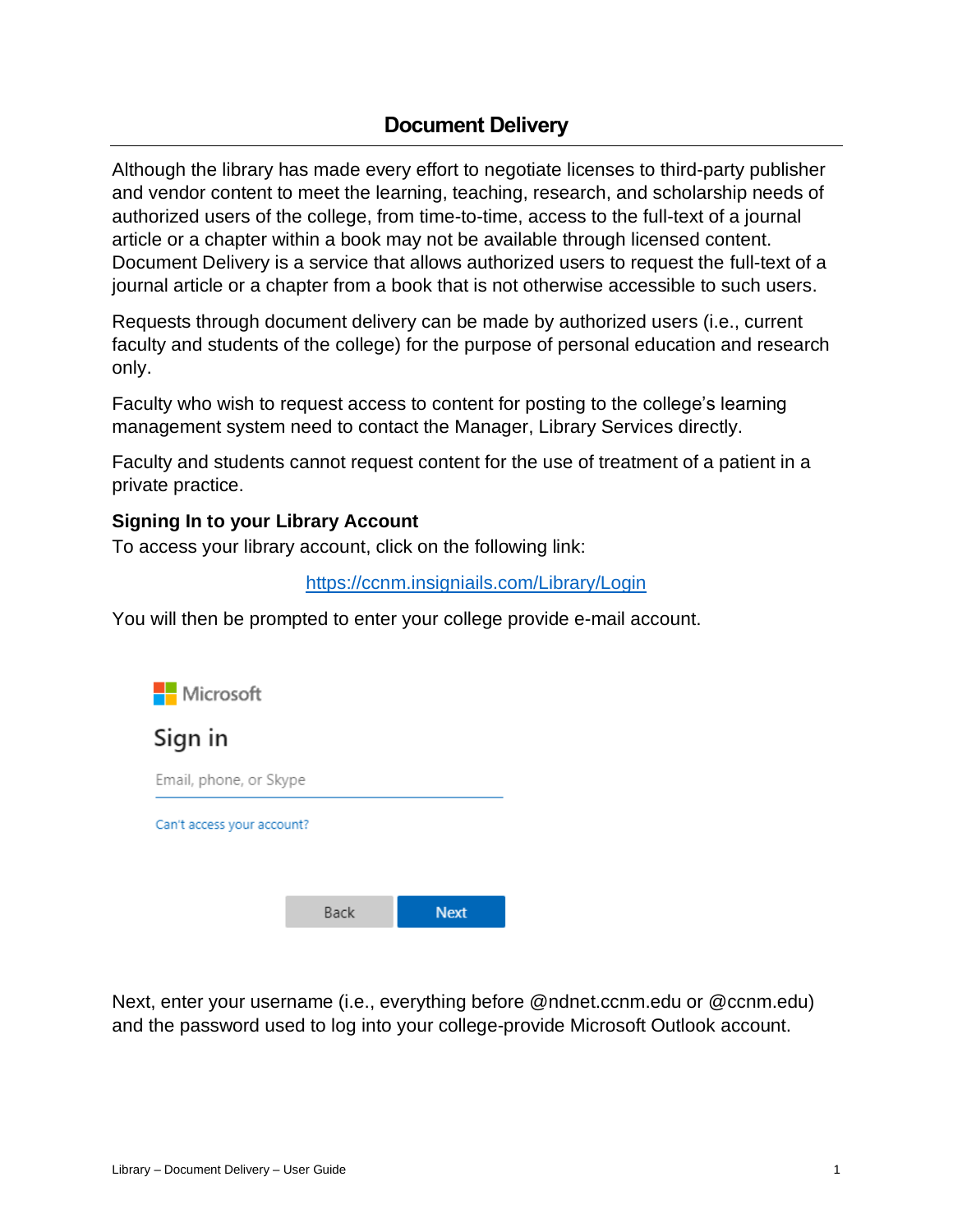| Windows Security                                |        |  |  |  |  |  |
|-------------------------------------------------|--------|--|--|--|--|--|
| Sign in to access this site                     |        |  |  |  |  |  |
| Authorization required by https://adfs.ccnm.edu |        |  |  |  |  |  |
| User name                                       |        |  |  |  |  |  |
| Password                                        |        |  |  |  |  |  |
|                                                 |        |  |  |  |  |  |
| OK                                              | Cancel |  |  |  |  |  |
|                                                 |        |  |  |  |  |  |

If you do not remember your password, please e-mail [ishelpdesk@ccnm.edu.](ishelpdesk@ccnm.edu)

Your name should now appear in the upper, left-hand corner of the screen, indicating that you have logged in.

### **Library Account – Request Document**

Place your cursor over My Account. A drop-down menu will appear. Select, "Request Document".

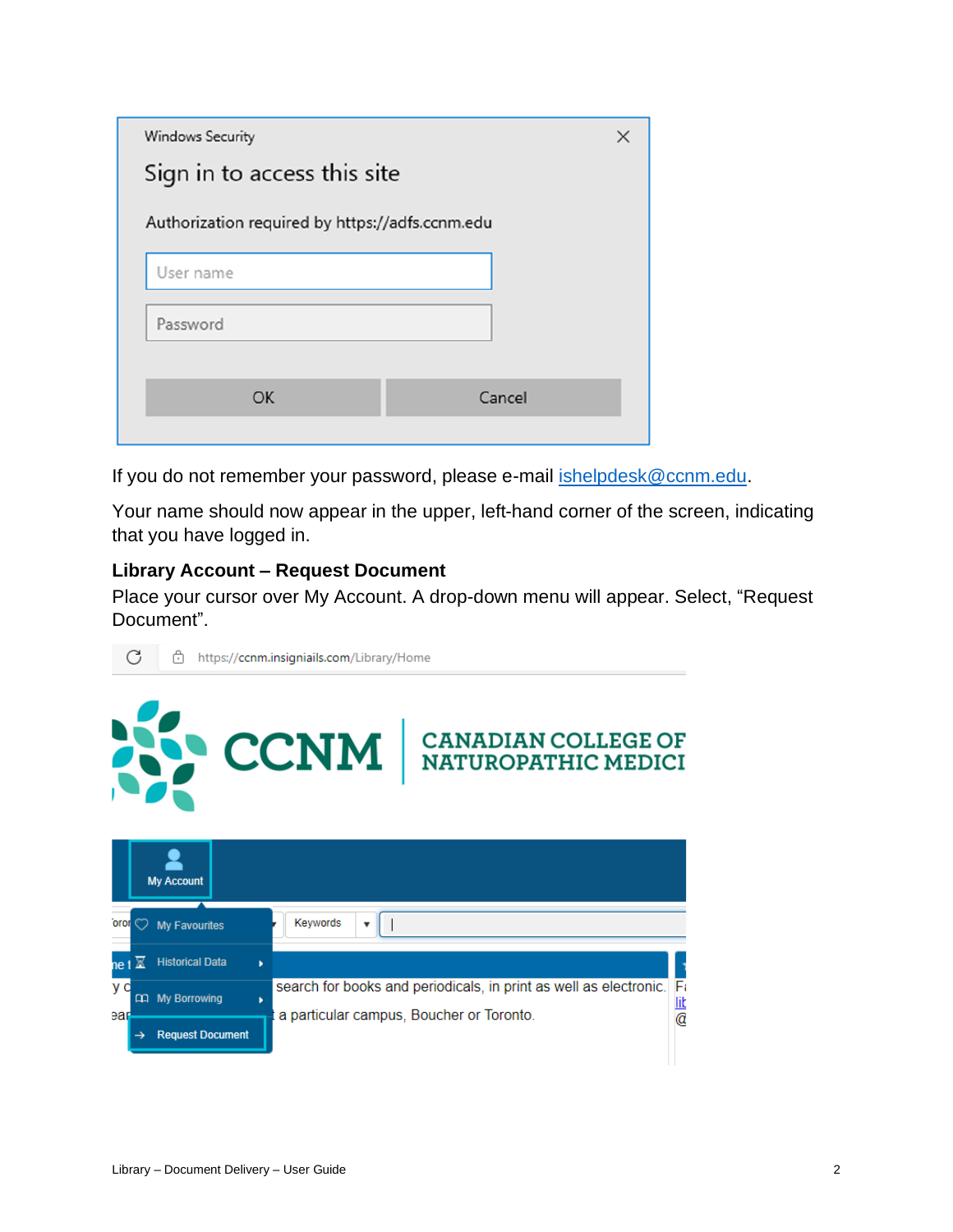The Request Document screen is where you can request document delivery, as well as review previous document delivery requests.

### **Request**

To request document delivery, click on "Request" to the right-hand side of the window.

| <b>GE OF</b><br><b>EDICINE</b> | B                                                | $EN \sim$                   |
|--------------------------------|--------------------------------------------------|-----------------------------|
|                                |                                                  |                             |
|                                |                                                  | Q                           |
|                                | Request<br>0 Selected                            | 20 Per Page<br>$\mathbf{v}$ |
|                                | ©1999-2021 Insignia Software Database Version8.8 |                             |

You also have the option, by use of the radio buttons, to submit a request for either a journal article or a chapter from a book.

| <b>Document Delivery Detail</b> |             |                         |                 |   |  |
|---------------------------------|-------------|-------------------------|-----------------|---|--|
| $\bigcirc$ Journal              | <b>Book</b> |                         |                 |   |  |
| Title *                         |             |                         |                 |   |  |
| Article Title *                 |             |                         |                 |   |  |
| Author *                        |             |                         | Vol/Issue *     |   |  |
| ISSN *                          |             |                         | Pages *         |   |  |
| Status *                        | Requested   | $\overline{\mathbf{v}}$ | Need By *       | 圍 |  |
| <b>Publication Date *</b>       |             | 餔                       | DOI/PubMed ID * |   |  |
|                                 |             | <b>Request</b>          | Cancel          |   |  |

Please Note: All fields with a red star are required fields.

# **Request – EBSCO Database**

If you are searching an EBSCO database and wish to submit a document delivery request, you will click on the "CCNM Document Delivery" option below each search result. You will then follow the steps for submitting a document delivery request within your library account.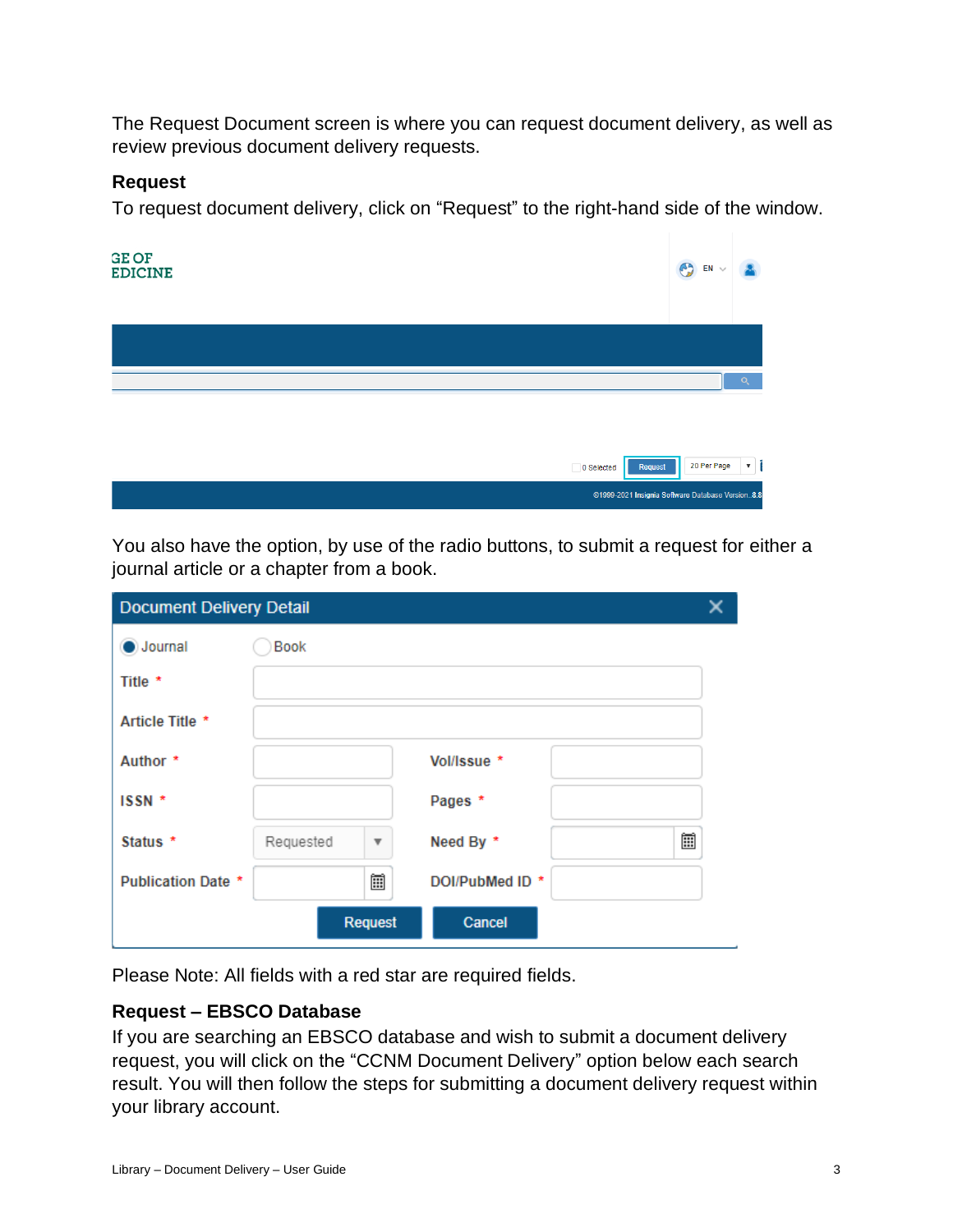| <b>New Search</b>                                                                                                          | <b>MeSH 2021</b>                                               | <b>Publications</b>                          | Images              | <b>Citation Matcher</b> | More $\sqrt{ }$ |                                  |                          |
|----------------------------------------------------------------------------------------------------------------------------|----------------------------------------------------------------|----------------------------------------------|---------------------|-------------------------|-----------------|----------------------------------|--------------------------|
|                                                                                                                            |                                                                | Searching: MEDLINE Complete Choose Databases |                     |                         |                 |                                  |                          |
| <b>EBSCOhost</b>                                                                                                           |                                                                | acupuncture and diabetes                     |                     |                         |                 | Select a Field (optional) $\tau$ | <b>Search</b>            |
|                                                                                                                            | $AND -$                                                        |                                              |                     |                         |                 | Select a Field (optional) $\tau$ | Clear $(2)$              |
|                                                                                                                            | $AND -$                                                        |                                              |                     |                         |                 | Select a Field (optional) $\tau$ | $\bigoplus(\rightarrow)$ |
| Search History ><br><b>Basic Search</b><br><b>Advanced Search</b>                                                          |                                                                |                                              |                     |                         |                 |                                  |                          |
| Search Results: 1 - 10 of 524<br><b>Refine Results</b>                                                                     |                                                                |                                              |                     |                         |                 |                                  |                          |
| v<br><b>Current Search</b><br>1. Acupuncture for Treating Hypertension and Type 2 Diabetes Mellitus as Com                 |                                                                |                                              |                     |                         |                 |                                  |                          |
| Boolean/Phrase:<br>(English); Abstract available. By: Mihardja H; Harja KP, Medical acupuncture [Med Acupunct], ISSN: 1933 |                                                                |                                              |                     |                         |                 |                                  |                          |
|                                                                                                                            | m<br><b>CCNM Document Delivery</b><br>acupuncture and diabetes |                                              |                     |                         |                 |                                  |                          |
| <b>Expanders</b>                                                                                                           |                                                                |                                              | Academic<br>Journal |                         |                 |                                  |                          |
| Apply related words                                                                                                        | $\pmb{\mathsf{x}}$                                             |                                              |                     |                         |                 |                                  |                          |

The following are databases the College licenses from EBSCO:

Alt Health Watch APA PyschARTICLES APA PyschInfo Biomedical Reference Collection CINHAL Complete Health Source – Consumer Edition Health Source – Nursing/Academic Edition MEDLINE Complete

### **Request – Web of Science**

If you are searching Web of Science and wish to submit a document delivery request, you will click on CCNM Document Delivery. You will then follow the steps for submitting a document delivery request within your library account.